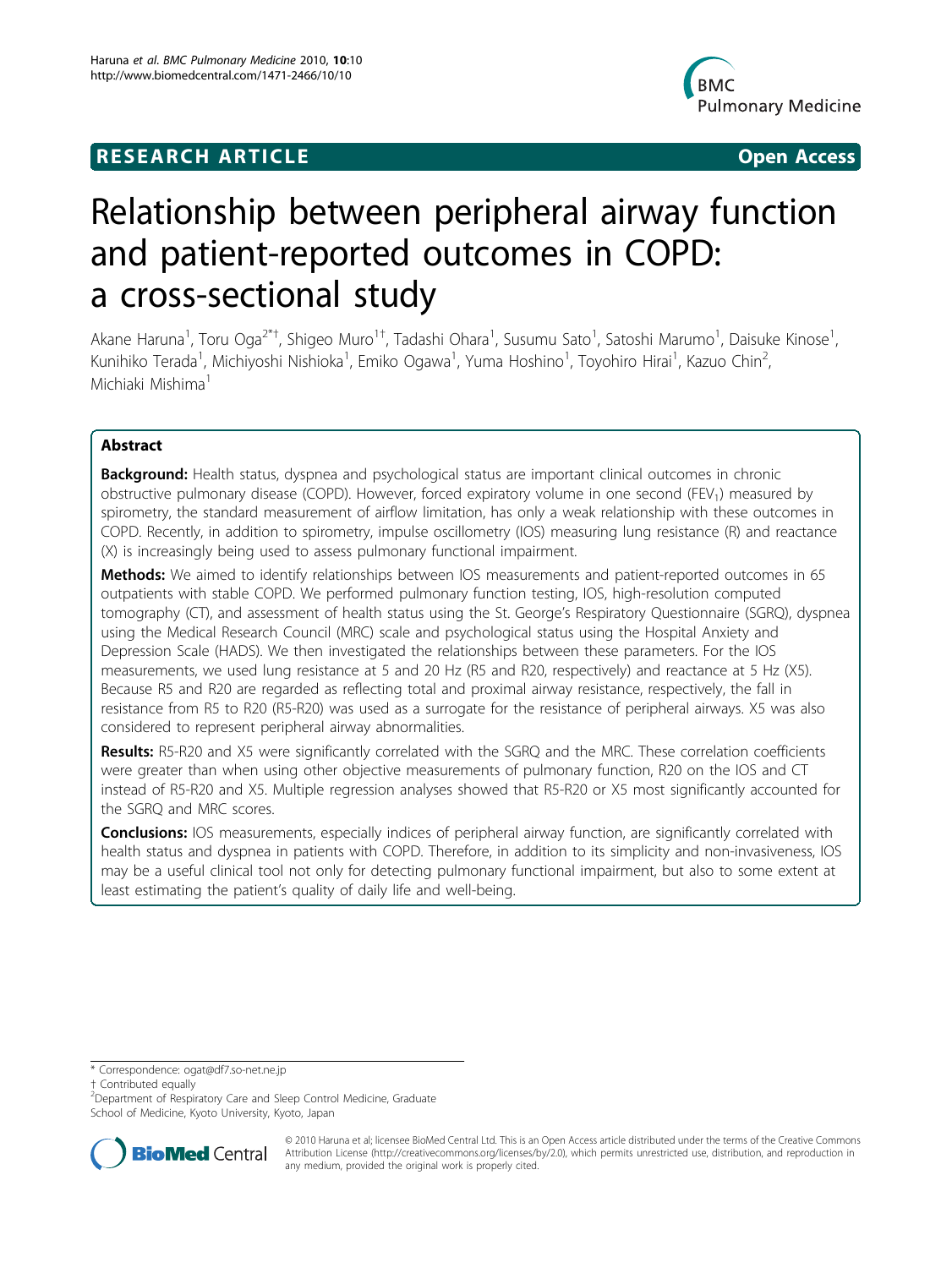## Background

Health status, dyspnea and psychological status of anxiety and depression are important outcomes in chronic obstructive pulmonary disease (COPD). Improved health status and relief of symptoms are listed as the goals of effective management in the Global Initiative for Chronic Obstructive Lung Disease (GOLD) [\[1](#page-5-0)].

Mortality is also an important outcome in COPD as it is ranked as high as a cause of death in the world [[1](#page-5-0)]. The above-mentioned patient-reported outcomes can significantly predict mortality independently of airflow limitation evaluated by forced expiratory volume in one second  $(FEV_1)$  [\[2-4](#page-5-0)]. In fact, previous reports indicate that there are only weak correlations between these outcomes and  $FEV_1$  [\[5](#page-5-0)-[8\]](#page-5-0).

Recent studies suggest that impulse oscillometry (IOS) can detect airway abnormalities better than spirometry for assessing pulmonary function in COPD [[9,10\]](#page-5-0), adult asthma [[11-13](#page-5-0)], and dust exposure [[14,15](#page-5-0)]. IOS measures lung resistance and reactance, and is a clinically promising method which is simple and non-invasive and does not require forced maneuvers [[16,17](#page-5-0)].

Comparing  $FEV_1$  by spirometry and IOS, while  $FEV_1$ mainly measures expiratory flow at high and mid lung volumes [[18](#page-5-0)], IOS can usefully measure both large and small airway resistance separately [\[14](#page-5-0)-[17](#page-5-0)]. This feature of IOS may be important because the involvement of small airways in COPD is indicated [[19-21\]](#page-5-0).

In assessing COPD, high-resolution computed tomography (CT) also provides valuable information concerning parenchymal destruction and airway lesions. We have assessed the severity of emphysema by measuring the low attenuation area (LAA), and airway dimensions including evaluation of the luminal area and airway wall thickness of the right upper apical bronchus [\[22\]](#page-5-0).

We hypothesized that there would be significant associations between patient- reported outcomes and pulmonary impairments evaluated with IOS in patients with COPD. Here, we performed a cross-sectional study evaluating three different objective assessments consisting of conventional pulmonary function tests, IOS and CT, and compared them with subjective measurements of health status, dyspnea and psychological status in patients with COPD.

## Methods

### Subjects

We recruited 65 male outpatients with stable COPD, defined by the GOLD [[1\]](#page-5-0), at Kyoto University Hospital. The eligibility criteria included: 1) smoking history of more than 20 pack-years; 2) maximal  $FEV<sub>1</sub>/forced$  vital capacity (FVC) ratio of less than 0.7; 3) regular management and treatment at our outpatient clinic over 6 months; 4) no exacerbations in the previous 6 weeks; 5) no other lung diseases; 6) no uncontrolled comorbidities such as severe cardiovascular diseases and malignant disorders; and 7) having sufficient cognitive function to complete the questionnaire. Pulmonary function, IOS, CT, health status, dyspnea, and psychological status were assessed on the same day. The research protocol was approved by the Ethics Committee of Kyoto University and the subjects gave written informed consent.

## Outcome measures

Spirometry was performed according to the recommended method, as reported previously [\[2,6](#page-5-0),[7](#page-5-0)]. Residual volume (RV) and total lung capacity (TLC) were measured by the closed-circuit helium method, and carbon monoxide diffusing capacity  $(DL_{CO})$  was measured using a single-breath technique.

### $105$

The impedance of the total respiratory system was measured using IOS (Erich Jaeger, Germany). Subjects underwent IOS and then spirometry 15 minutes after inhaling the bronchodilators salbutamol (400 μg) and ipratropium bromide (80 μg) [[2,6,7](#page-5-0)]. The superimposed pressure oscillations during normal-volume spontaneous breathing are composed of several frequencies, allowing the assessment of resistance  $(R)$  and reactance  $(X)$  at several frequencies simultaneously. The frequency range of the signal was from 5 to 35 Hz. Subjects supported their cheeks to reduce upper airway shunting while impulses were applied during tidal breathing for 30 seconds. In the present study, we used respiratory resistance at 5 and 20 Hz (R5 and R20, respectively) and reactance at 5 Hz (X5) for the analyses. R5 and R20 are regarded as reflecting total and proximal airway resistance, respectively, and the fall in resistance from R5 to R20 (R5-R20) was used as a surrogate for the resistance of peripheral airways, as reported previously [[14-17,23-](#page-5-0)[27\]](#page-6-0). Furthermore, X5, which may be determined by homogeneous distribution of ventilation, effective ventilation capacity, and compliance of the lung and chest wall, was also considered to represent peripheral airway abnormalities such as those caused by inflammation [\[15-17,23](#page-5-0)-[25\]](#page-5-0). X5 was recently reported to be a useful and informative measurement due to its close relationship with conventional pulmonary function assessments in COPD [\[28\]](#page-6-0).

CT CT images were obtained using a multi-detector row scanner (Aquilion 64; Toshiba, Tokyo, Japan) with simultaneous acquisition of sixty-four 0.5 mm sections. Technical parameters were as follows: voltage 120 kVp, automatic electric current control, field of view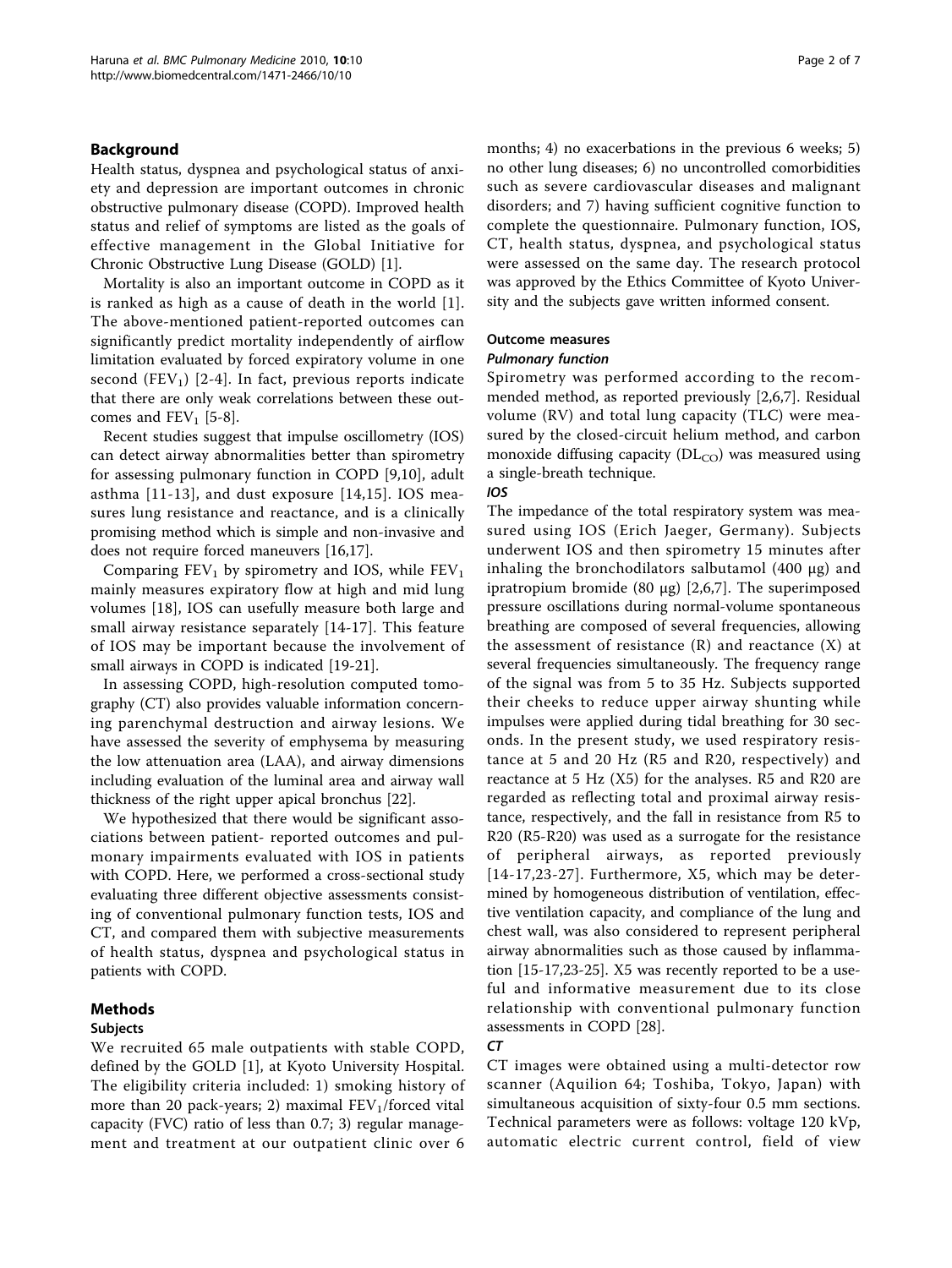350 mm, reconstruction algorithm, lung algorithm with automatic correction of beam hardening effect. Percentages of LAA (LAA%) were analyzed according to a modified method that was previously reported from our department [\[29](#page-6-0)]. Unlike the original method, in the current study, we used multi-detector computed tomography (MDCT) that provided us with many slices, but without additional radiation exposure. Therefore, we used the slices from the upper margin of the aortic arch to the diaphragm to analyze LAA%. Areas where CT numbers were less than -200 HU were defined as lung fields, and the cut-off level between LAA and normal lung density was defined as -960 HU [\[22,](#page-5-0)[30\]](#page-6-0).

For the analysis of airway dimensions, the right upper apical bronchus was measured in each subject using the method we had previously reported [\[22](#page-5-0)[,30,31](#page-6-0)]. The area of the inner lumen and thickness of the airway wall was measured automatically from CT images. The diameter of the airway, the outer area of the airway, airway wall area (WA), and percentage wall area (WA%) were calculated from the area of the inner lumen and thickness of the airway wall.

Health status Health status was evaluated by the Japanese version of the St. George's Respiratory Questionnaire (SGRQ) [[2](#page-5-0),[6,7](#page-5-0),[32](#page-6-0)]. It contains 50 items divided into 3 components of symptoms, activity and impacts, and a total score was also calculated, with scores ranging from 0 to 100. Lower scores indicate less impairment on the SGRQ.

-<br>Severity of dyspnea was evaluated by the Japanese version of the modified Medical Research Council (MRC) scale [[6,7,](#page-5-0)[33\]](#page-6-0), which consists of a 5-point scale based on degrees of various physical activities that precipitate dyspnea. Lower scores indicate less impairment on the MRC scale.

Psychological status Psychological status was evaluated by the Japanese version of the Hospital Anxiety and Depression Scale (HADS) [[6,7,](#page-5-0)[34\]](#page-6-0) which contains 14 items and consists of two subscales: anxiety and depression. Each item is rated on a four-point scale (0-3) where a score of 3 represents the worst state of anxiety or depression.

# Statistical analysis

Results are expressed as mean ± SD. Relationships between different objective measurements (pulmonary function testing, IOS and CT) and patient-reported outcomes were evaluated using Pearson's correlation coefficient tests. We have chosen to present all results as Pearson's correlation coefficients for ease of comprehension and comparison across relationships [[35\]](#page-6-0). We also tested for significant differences between two correlation coefficients obtained from two different relationships in the same samples [[36\]](#page-6-0). Next, we performed forward and backward stepwise multiple regression analyses to identify the variables that could best predict the health status and dyspnea scores, using the measurements of pulmonary function, IOS and CT as independent variables [\[6](#page-5-0)]. P values of less than 0.05 were considered to be statistically significant. All analyses were performed using the JMP (SAS Institute).

# Results

# Baseline characteristics

Baseline characteristics of the 65 male patients with COPD are presented in Table 1. Of these, 11 (17.0%) were current smokers. COPD severity based on the GOLD [\[1](#page-5-0)] was mild in 12 patients (18.4%), moderate in 30 (46.2%), severe in 20 (30.8%), and very severe in the remaining 3 patients (4.6%).

# Relationships between IOS measurements, pulmonary function and CT

We examined the relationships between IOS measurements and other objective parameters of pulmonary function and CT. R20 showed a weak or non-significant correlation with R5-R20 and X5 (r (correlation coefficient) = 0.29,  $p = 0.020$ , and  $r = -0.19$ ,  $p = 0.13$ ,

# Table 1 Baseline characteristics ( $n = 65$ )

| <b>Characteristics</b>               | Mean $\pm$ SD    | Range          |  |  |
|--------------------------------------|------------------|----------------|--|--|
| Age (years)                          | $71 \pm 9$       | $46 - 87$      |  |  |
| Height (m)                           | $1.65 \pm 0.06$  | $1.50 - 1.80$  |  |  |
| Body mass index (kg/m <sup>2</sup> ) | $21.3 \pm 2.7$   | $15.42 - 29.0$ |  |  |
| $FEV_1(L)$                           | $1.64 \pm 0.64$  | $0.58 - 3.42$  |  |  |
| FEV <sub>1</sub> (%predicted)        | $58.8 \pm 19.7$  | $18.7 - 100.8$ |  |  |
| RV/TLC (%)                           | $42.9 \pm 7.5$   | $27.7 - 59.4$  |  |  |
| $DLCO/VA(ml/min/mm Hq/L)$            | $2.76 \pm 1.06$  | $0.69 - 5.35$  |  |  |
| R20 (kPa/L/s)                        | $0.24 \pm 0.07$  | $0.13 - 0.41$  |  |  |
| R5-R20 (kPa/L/s)                     | $0.09 \pm 0.06$  | $-0.02 - 0.27$ |  |  |
| X5 (kPa/L/s)                         | $-0.15 \pm 0.08$ | $-0.48 - 0.05$ |  |  |
| LAA (%)                              | $20.4 \pm 10.2$  | $2.5 - 44.5$   |  |  |
| WA (%)                               | $57.1 \pm 5.7$   | $44.9 - 71.6$  |  |  |
| SGRQ symptoms (0-100)                | $35.0 \pm 20.5$  | $0 - 90.6$     |  |  |
| SGRQ activity (0-100)                | $41.2 \pm 21.9$  | $0 - 92.5$     |  |  |
| SGRQ impact (0-100)                  | $20.1 \pm 15.9$  | $0 - 63.2$     |  |  |
| SGRQ total (0-100)                   | $29.0 \pm 16.4$  | $1.6 - 62.3$   |  |  |
| MRC (0-4)                            | $1.1 \pm 0.8$    | $0 - 4$        |  |  |
| HADS anxiety (0-21)                  | $3.3 \pm 3.0$    | $0 - 12$       |  |  |
| HADS depression (0-21)               | $3.6 \pm 2.9$    | $0 - 12$       |  |  |

Numbers in parentheses indicate theoretical score ranges.

 $FEV_1$  = forced expiratory volume in one second: RV = residual volume: TLC = total lung capacity;  $DL_{CO}$  = carbon monoxide diffusing capacity;  $V_A$  = alveolar volume  $R =$  resistance;  $X =$  reactance; LAA = low attenuation area; WA = wall area; SGRQ = St. George's Respiratory Questionnaire; MRC = Medical Research Council; HADS = Hospital Anxiety and Depression Scale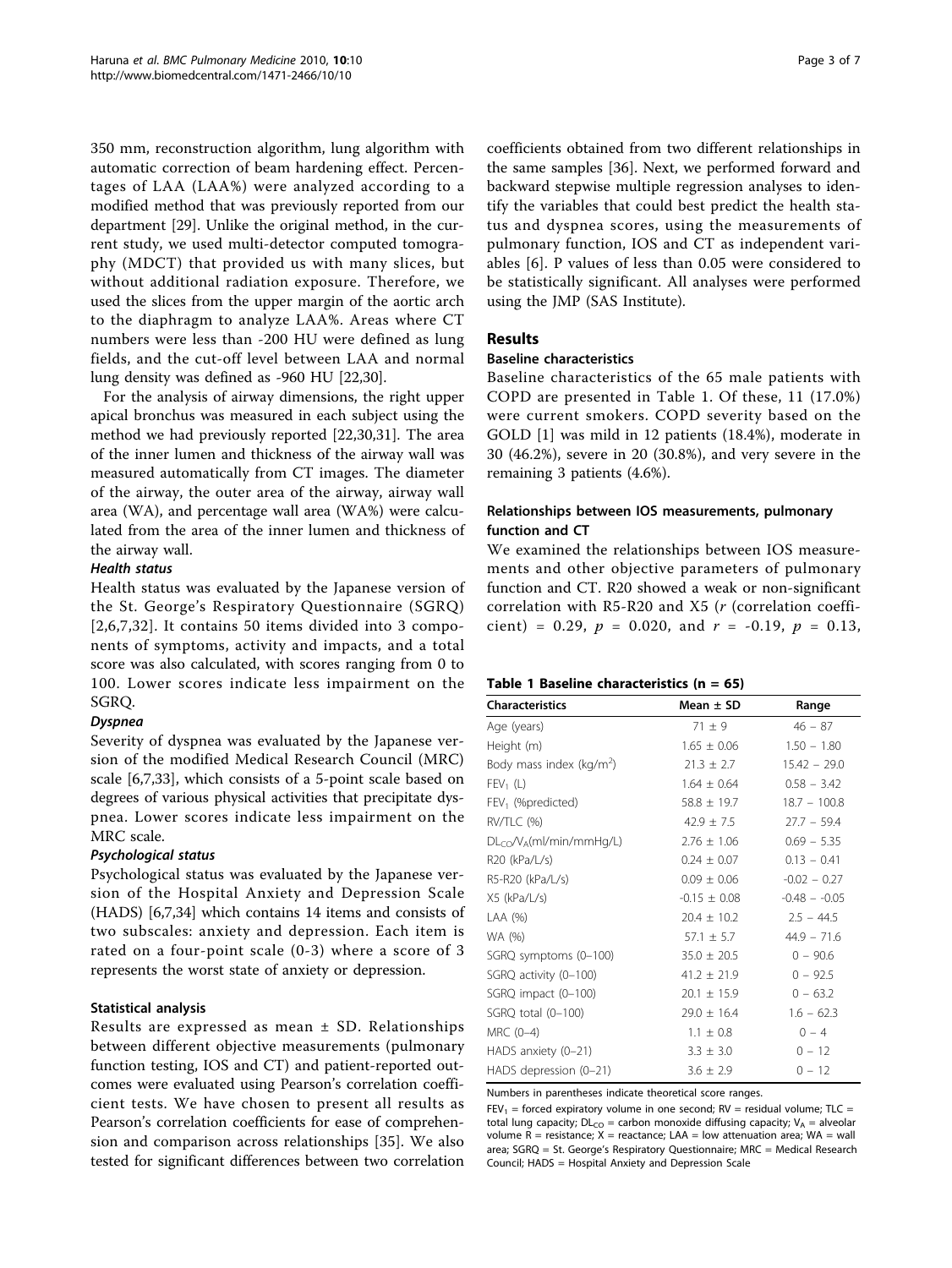<span id="page-3-0"></span>respectively), indicating R20 reflects different physiological parameters from R5-R20 and X5. In contrast, there was a strong association between R5-R20 and X5  $(r = -0.87, p < 0.001)$ , indicating that these two peripheral airway functional indices could reflect similar events. R20 was significantly but weakly correlated with FEV<sub>1</sub> ( $r = -0.29$ ,  $p = 0.018$ ). R5-R20 and X5 were moderately significantly correlated with  $FEV_1$  ( $r = -0.69$ ,  $p < 0.001$  and  $r = 0.61$ ,  $p < 0.001$ , respectively) and RV/ TLC ( $r = 0.49$ ,  $p < 0.001$  and  $r = -0.54$ ,  $p < 0.001$ , respectively) and weakly with LAA% ( $r = 0.32$ ,  $p = 0.010$ and  $r = -0.37$ ,  $p = 0.002$ , respectively).

# Relationships between pulmonary function, IOS, CT and patient-reported outcomes

Table 2 shows the correlation coefficients for pulmonary function, IOS, CT and patient-reported outcomes. R5- R20 and X5 on IOS were weakly to moderately correlated with all three components (symptoms, activity and impacts) and the total of the SGRQ and the MRC scores  $(r = 0.31 - 0.51, p < 0.01$  and  $r = 0.27 - 0.51, p < 0.01$ , respectively). These relationships were significantly stronger than any other relationships for each component and total of the SGRQ and MRC scores [[36\]](#page-6-0).

# Results of multiple regression analyses to predict health status and dyspnea

Table 3 shows the results of stepwise multiple regression analyses to identify variables that could best predict health status and dyspnea. R5-R20 alone accounted for the symptoms, impacts and total of the SGRQ significantly ( $r^2$  (coefficient of determination) = 0.09, 0.19 and 0.24, respectively). The relationship between R5-R20 and the total SGRQ is shown in Figure [1.](#page-4-0) The variance of the activity of the SGRQ was most significantly accounted for by X5 ( $r^2$  = 0.26), and far less so by RV/ TLC  $(r^2 = 0.02)$ . For the MRC scores, R5-R20 was the

| Table 3 Analysis of the relationships of health status and |
|------------------------------------------------------------|
| dyspnea to pulmonary function, IOS and CT by stepwise      |
| multiple regression analyses                               |

|                       | <b>SGRQ</b> |          |               |      |            |
|-----------------------|-------------|----------|---------------|------|------------|
|                       | symptoms    | activity | impacts total |      | <b>MRC</b> |
| Independent variables |             |          |               |      |            |
| FEV <sub>1</sub>      |             |          |               |      | 0.03       |
| <b>RV/TLC</b>         |             | 0.02     |               |      | 0.02       |
| R5-R20                | 0.09        |          | 0.19          | 0.24 | 0.27       |
| X <sub>5</sub>        |             | 0.26     |               |      |            |
| LAA%                  |             |          |               |      | 0.06       |
| Cumulative $r^2$      | 0.09        | 0.28     | 0.19          | 0.24 | 0.38       |

All values represent coefficient of determination  $(r^2)$ .

Missing data (–) indicate that independent variables were not statistically significant.

 $FEV_1 =$  forced expiratory volume in one second; RV = residual volume; TLC = total lung capacity;  $R =$  resistance;  $X =$  reactance; LAA = low attenuation area; SGRQ = St. George's Respiratory Questionnaire; MRC = Medical Research Council

most significant contributive factor ( $r^2 = 0.27$ ), and LAA %,  $FEV<sub>1</sub>$ , and RV/TLC were found to be only weakly associated ( $r^2$  = 0.06, 0.03 and 0.02, respectively).

## Discussion

Here, we demonstrated that peripheral airway measurements by IOS (R5-R20 and X5) were significantly correlated with the SGRQ and MRC scores. No measurements of pulmonary function, IOS and CT were significantly correlated with the HADS. Multiple regression analyses revealed that R5-R20 or X5 accounted for the SGRQ and MRC scores more significantly than FEV<sub>1</sub> and CT measurements ( $r^2$  = 0.09 to 0.27). Thus, the novel finding in this study is that peripheral airway measurements by IOS were useful not only for assessing pulmonary impairments but also because they have certain relationships with health status and dyspnea in patients with COPD. IOS is easy to perform, only

| Table 2 Analysis of the relationships between pulmonary function, IOS, CT, and patient-reported outcomes |  |  |  |  |
|----------------------------------------------------------------------------------------------------------|--|--|--|--|
|----------------------------------------------------------------------------------------------------------|--|--|--|--|

|                  |                          | <b>SGRQ</b> |          |                            | <b>MRC</b>               | <b>HADS</b>              |                          |
|------------------|--------------------------|-------------|----------|----------------------------|--------------------------|--------------------------|--------------------------|
|                  | symptom                  | activity    | impacts  | total                      |                          | anxiety                  | depression               |
| FEV <sub>1</sub> | $-0.24$                  | $-0.41$     | $-0.29$  | $-0.36$                    | $-0.37$                  | $\overline{\phantom{0}}$ | $\overline{\phantom{0}}$ |
| RV/TLC           | $\equiv$                 | 0.40        | $\equiv$ | 0.29                       | 0.46                     | -                        |                          |
| $DL_{CO}/V_A$    |                          |             |          |                            |                          |                          |                          |
| R <sub>20</sub>  | $\overline{\phantom{0}}$ | -           | -        | $\overline{\phantom{0}}$   | $\overline{\phantom{0}}$ | –                        |                          |
| R5-R20           | 0.31                     | 0.49        | 0.44     | 0.49                       | 0.51                     |                          |                          |
| X <sub>5</sub>   | $-0.27$                  | $-0.51$     | $-0.38$  | $-0.46$                    | $-0.46$                  |                          |                          |
| LAA%             | -                        | 0.27        | $-$      | $\qquad \qquad \  \  \, -$ | 0.41                     | –                        | $\overline{\phantom{0}}$ |
| WA%              |                          | -           |          |                            |                          |                          |                          |

All values represent correlation coefficient (r).

Missing data (–) indicate that there were no statistically significant relationships.

 $FEV_1$  = forced expiratory volume in one second; RV = residual volume; TLC = total lung capacity; DL<sub>CO</sub> = carbon monoxide diffusing capacity; V<sub>A</sub> = alveolar volume R = resistance; X = reactance; LAA = low attenuation area; WA = wall area; SGRQ = St. George's Respiratory Questionnaire; MRC = Medical Research Council; HADS = Hospital Anxiety and Depression Scale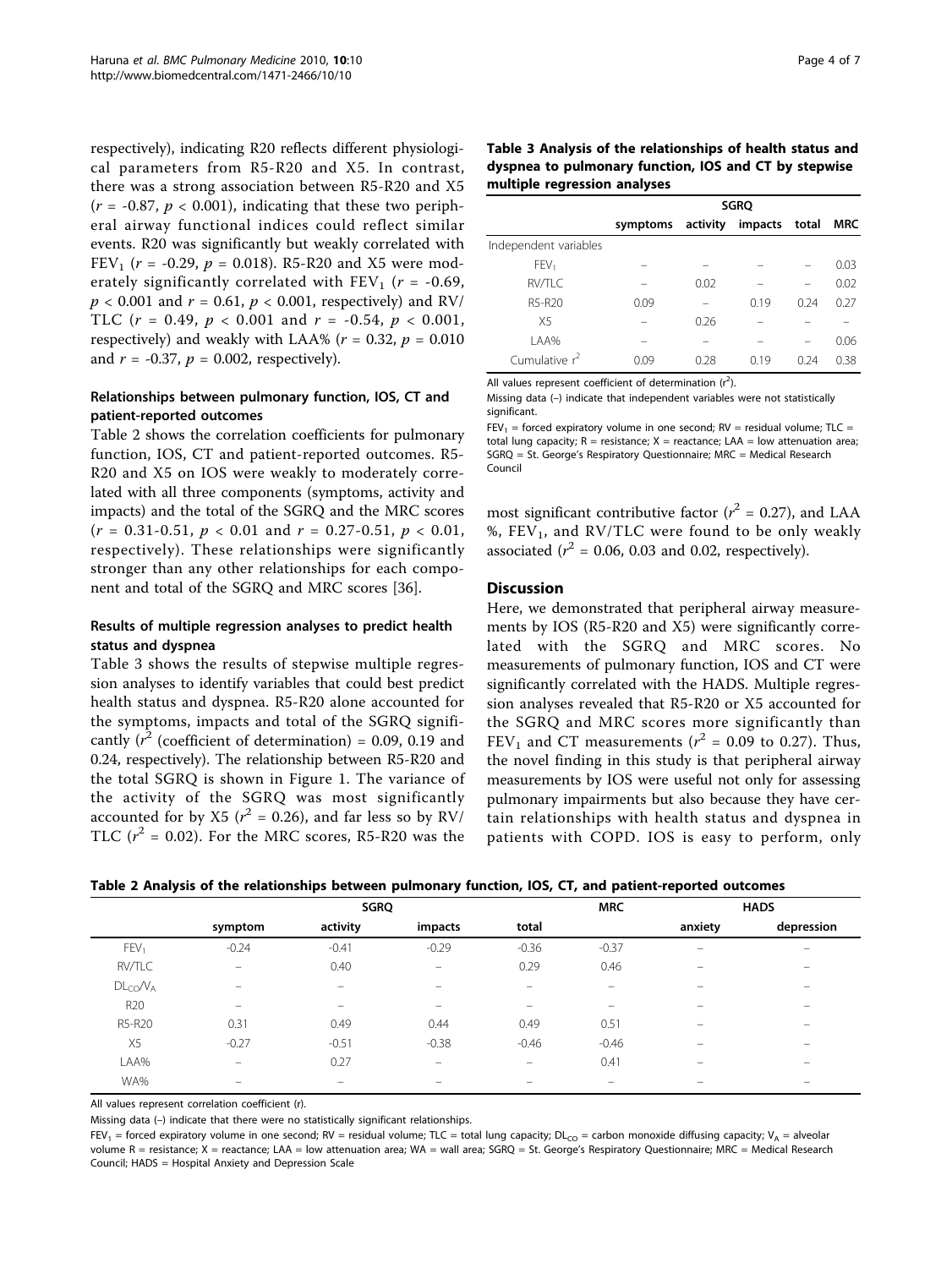<span id="page-4-0"></span>

requiring tidal breathing, not forced maneuvers as in conventional pulmonary testing such as spirometry. Therefore, IOS might be considered to be more useful in routine practice for elderly patients with COPD. In fact, IOS was recently used for detecting airway abnormalities and for assessing pharmacological therapeutic efficacy in COPD and other respiratory disorders [[11-15,23](#page-5-0)[-27](#page-6-0)].

Small airway disease (obstructive bronchiolitis) is one of the central pathophysiological features of COPD [[1](#page-5-0)]. Peripheral airway obstruction progressively traps air during expiration, resulting in hyperinflation in COPD [[1](#page-5-0)]. In the present study, peripheral airway measurements (R5-R20 and X5) by IOS consistently correlated with both the degree of airflow limitation ( $FEV<sub>1</sub>$ ) and the degree of hyperinflation (RV/TLC) due to peripheral airway obstruction. In contrast, large airway function (R20) by IOS was not or only weakly correlated with the degrees of airflow limitation and hyperinflation, and not with health status and dyspnea. In COPD, it is now considered that hyperinflation rather than airflow limitation is the main mechanism for exertional dyspnea [[37\]](#page-6-0), and dyspnea is the major determinant of health status [[5,6](#page-5-0)]. The significant association between hyperinflation and patient-reported outcomes of dyspnea and poor health status in patients with COPD has recently been reviewed [\[38\]](#page-6-0). Thus, the present study indicates that the peripheral airway may be important in determining pulmonary impairment as well as health status and dyspnea to some extent in patients with COPD, which can easily be assessed using IOS.

CT is also a diagnostic useful method for patients with COPD because it can easily quantitatively assess airway and parenchymal pathology. First, we evaluated WA%, an index of wall thickening in the large airway, to assess airway function [[20](#page-5-0)[,32](#page-6-0),[39\]](#page-6-0). This parameter can also be used in asthma for correlating airway parameters with disease severity [[31](#page-6-0)]. However, in the present study, WA % was found not to correlate significantly with the SGRQ and MRC scores, indicating that large airway structural alterations on CT may not accurately reflect patients' perception of functional impairment. Secondly, we used LAA% on CT as a quantitative index of emphysema, another key feature of COPD. There are some publications [\[40](#page-6-0)-[42\]](#page-6-0) on the relationship between emphysema and the severity of COPD. However, multiple regression analyses revealed that LAA% did not or only weakly accounted for the SGRQ and MRC scores, independent of R5-R20 or X5, indicating that emphysema might not be as strong a determinant of health status or dyspnea in COPD as peripheral airway measurements by IOS.

Disturbed psychological status with anxiety and depression is well-known in COPD. Previous studies indicate that it is not significantly correlated with physiological measurements such as  $FEV<sub>1</sub>$ , arterial oxygen pressure, exercise intolerance or daily physical activities [[4,8,](#page-5-0)[43,44\]](#page-6-0). Additionally, we show here that, none of the measurements of pulmonary function, IOS or CT was significantly correlated with the HADS. This indicates that psychological status should be evaluated separately from airflow limitation, airway resistance and emphysema.

The values for the coefficient determinations were relatively small in Table [3](#page-3-0) (cumulative  $r^2 = 0.09$  to 0.38), indicating that other factors might be contributing to the outcome. In the present study, we did not assess systemic consequences of COPD, such as exercise capacity and inflammatory biomarkers. These are known to be significantly correlated with health status or dyspnea independently  $FEV<sub>1</sub>$  [\[5](#page-5-0)-[7,](#page-5-0)[45\]](#page-6-0). As COPD is regarded as a systemic disease [[1](#page-5-0)], in future, a more comprehensive approach including these parameters might be informative for better understandings the systemic effects of COPD compared to airway diseases.

There are some limitations in this study. First, we used the actual values for IOS for the analysis, as definitive predictive equations have not been established yet [[28\]](#page-6-0). There is a need to perform a large-scale study across a wider age range to validate existing reference values. Second, this study included only male patients, as there are relatively few female patients. This may be due to the gender difference in past smoking trends in Japan, and possibly reflects the present features of Japanese COPD patients. Thus, the generalization of the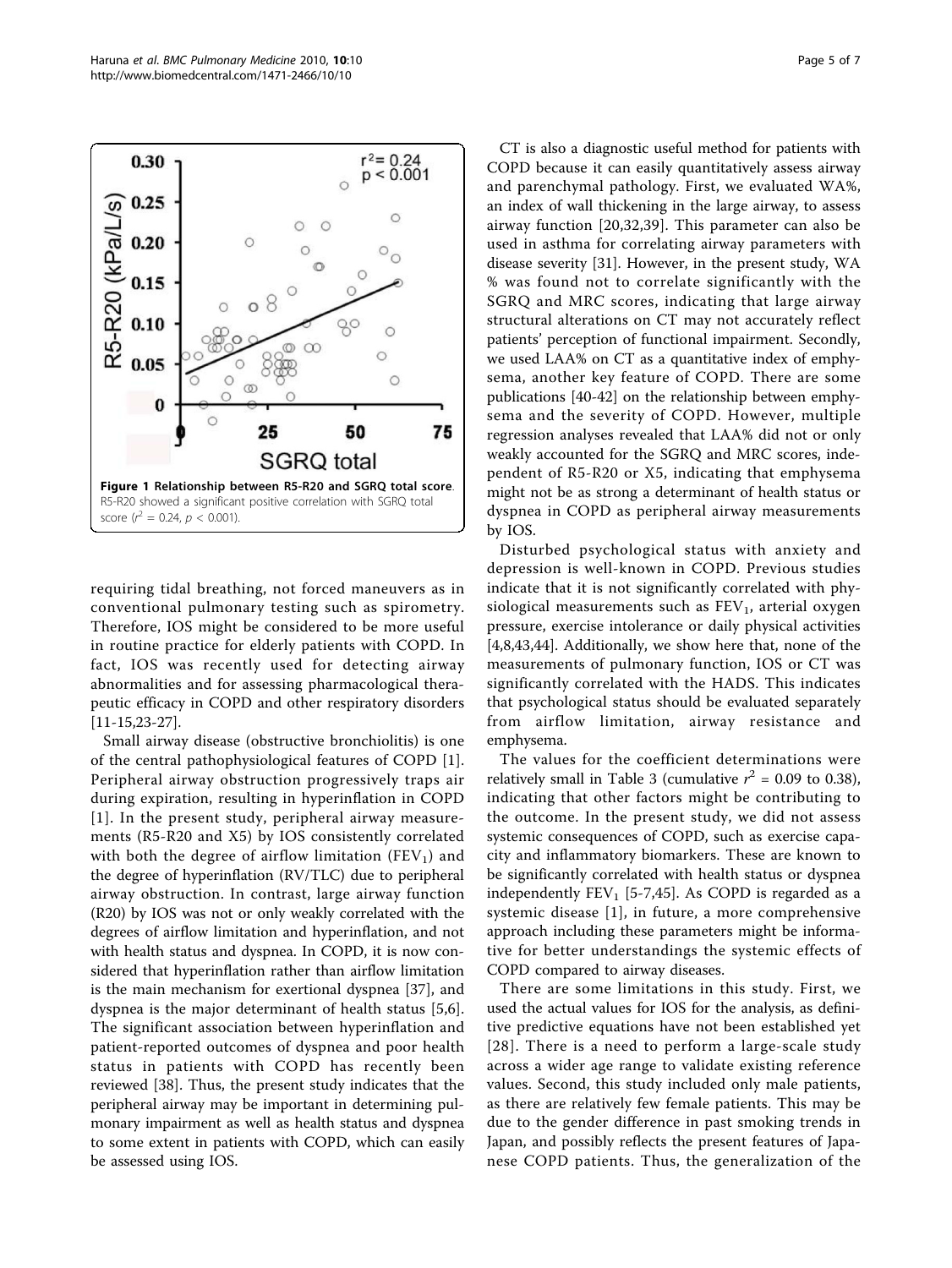<span id="page-5-0"></span>results to females is unwarranted. Third, the number of the patients included in this study was relatively small. However, our results have generated an interesting hypothesis that small airways disease results in certain symptomatology and this must be tested on new cohorts of patients in order to validate the hypothesis.

## Conclusions

In summary, measurements by IOS are significantly correlated with health status and dyspnea in patients with COPD. Therefore, IOS might be useful to manage male COPD patients assessing also their quality of daily life and well-being.

#### Abbreviations

COPD: chronic obstructive pulmonary disease;  $DL<sub>CO</sub>$ : carbon monoxide diffusing capacity; FEV<sub>1</sub>: forced expiratory volume in one second; GOLD: Global Initiative for Chronic Obstructive Lung Disease; HADS: Hospital Anxiety and Depression Scale; HRCT: high-resolution computed tomography; IOS: impulse oscillometry; LAA: low attenuation area; MRC: Medical Research Council; R: resistance; RV: residual volume; SGRQ: St. George's Respiratory Questionnaire; TLC: total lung capacity; VA: alveolar volume; WA: wall area; X: reactance.

#### Acknowledgements

This study was partly supported by the Respiratory Failure Research Group grant from the Ministry of Health, Labor and Welfare, Japan.

#### Author details

<sup>1</sup>Department of Respiratory Medicine, Graduate School of Medicine, Kyoto University, Kyoto, Japan. <sup>2</sup>Department of Respiratory Care and Sleep Control Medicine, Graduate School of Medicine, Kyoto University, Kyoto, Japan.

#### Authors' contributions

AH, TO and SM contributed to study design and data acquisition, analysis and interpretation, and prepared the manuscript. TO, SS, SM, DK, KT, MN, EO and YM contributed to data acquisition and critical reviewing of the manuscript. TH, KC and MM supervised the study. All authors read and approved the final manuscript.

#### Competing interests

The authors declare that they have no competing interests.

#### Received: 13 July 2009 Accepted: 7 March 2010 Published: 7 March 2010

#### References

- Rabe KF, Hurd S, Anzueto A, Barnes PJ, Buist SA, Calverley P, Fukuchi Y, Jenkins C, Rodriguez-Roisin R, van Weel C, Zielinski J: [Global Initiative for](http://www.ncbi.nlm.nih.gov/pubmed/17507545?dopt=Abstract) [Chronic Obstructive Lung Disease. Global strategy for the diagnosis,](http://www.ncbi.nlm.nih.gov/pubmed/17507545?dopt=Abstract) [management, and prevention of chronic obstructive pulmonary disease:](http://www.ncbi.nlm.nih.gov/pubmed/17507545?dopt=Abstract) [GOLD executive summary.](http://www.ncbi.nlm.nih.gov/pubmed/17507545?dopt=Abstract) Am J Respir Crit Care Med 2007, 176:532-555.
- 2. Oga T, Nishimura K, Tsukino M, Saro S, Hajiro T: [Analysis of the factors](http://www.ncbi.nlm.nih.gov/pubmed/12446268?dopt=Abstract) [related to mortality in chronic obstructive pulmonary disease: role of](http://www.ncbi.nlm.nih.gov/pubmed/12446268?dopt=Abstract) [exercise capacity and health status.](http://www.ncbi.nlm.nih.gov/pubmed/12446268?dopt=Abstract) Am J Respir Crit Care Med 2003, 167:544-549.
- 3. Nishimura K, Izumi T, Tsukino M, Oga T: [Dyspnea is a better predictor of](http://www.ncbi.nlm.nih.gov/pubmed/12006425?dopt=Abstract) [5-year survival than airway obstruction in patients with COPD.](http://www.ncbi.nlm.nih.gov/pubmed/12006425?dopt=Abstract) Chest 2002, 121:1434-1440.
- 4. Ng TP, Niti M, Tan WC, Cao Z, Ong KC, Eng P: [Depressive symptoms and](http://www.ncbi.nlm.nih.gov/pubmed/17210879?dopt=Abstract) [chronic obstructive pulmonary disease: effect on mortality, hospital](http://www.ncbi.nlm.nih.gov/pubmed/17210879?dopt=Abstract) [readmission, symptom burden, functional status, and quality of life.](http://www.ncbi.nlm.nih.gov/pubmed/17210879?dopt=Abstract) Arch Intern Med 2007, 167:60-67.
- Jones PW: [Health status measurement in chronic obstructive pulmonary](http://www.ncbi.nlm.nih.gov/pubmed/11641515?dopt=Abstract) [disease.](http://www.ncbi.nlm.nih.gov/pubmed/11641515?dopt=Abstract) Thorax 2001, 56:880-887.
- 6. Hajiro T, Nishimura K, Tsukino M, Ikeda A, Koyama H, Izumi T: [Comparison](http://www.ncbi.nlm.nih.gov/pubmed/9517591?dopt=Abstract) [of discriminative properties among disease-specific questionnaire for](http://www.ncbi.nlm.nih.gov/pubmed/9517591?dopt=Abstract) [measuring health-related quality of life in patients with chronic](http://www.ncbi.nlm.nih.gov/pubmed/9517591?dopt=Abstract) [obstructive pulmonary disease.](http://www.ncbi.nlm.nih.gov/pubmed/9517591?dopt=Abstract) Am J Respir Crit Care Med 1998, 157:785-790.
- 7. Hajiro T, Nishimura K, Tsukino M, Ikeda A, Koyama H, Izumi T: [Analysis of](http://www.ncbi.nlm.nih.gov/pubmed/9769280?dopt=Abstract) [clinical methods used to evaluate dyspnea in patients with chronic](http://www.ncbi.nlm.nih.gov/pubmed/9769280?dopt=Abstract) [obstructive pulmonary disease.](http://www.ncbi.nlm.nih.gov/pubmed/9769280?dopt=Abstract) Am J Respir Crit Care Med 1998, 158:1185-1189.
- 8. Light RW, Merrill EJ, Despars JA, Gordon GH, Mutalipassi LR: [Prevalence of](http://www.ncbi.nlm.nih.gov/pubmed/3965263?dopt=Abstract) [depression and anxiety in patients with COPD. Relationship to](http://www.ncbi.nlm.nih.gov/pubmed/3965263?dopt=Abstract) [functional capacity.](http://www.ncbi.nlm.nih.gov/pubmed/3965263?dopt=Abstract) Chest 1985, 87:35-38.
- 9. Borrill ZL, Houghton CM, Woodcock AA, Vestbo J, Singh D: [Measuring](http://www.ncbi.nlm.nih.gov/pubmed/15801931?dopt=Abstract) [bronchodilation in COPD clinical trials.](http://www.ncbi.nlm.nih.gov/pubmed/15801931?dopt=Abstract) Br J Clin Pharmacol 2005, 59:379-384.
- 10. Borrill ZL, Houghton CM, Tal-Singer R, Vessey SR, Faiferman I, Langley SJ, Singh D: The use of plethysmography and oscillometry to compare long-acting bronchodilators in patients with COPD. Br J Clin Pharmacol 2007, 65:244-252.
- 11. Park JW, Lee YW, Jung YH, Park SE, Hong CS: [Impulse oscillometry for](http://www.ncbi.nlm.nih.gov/pubmed/17601267?dopt=Abstract) [estimation of airway obstruction and bronchodilation in adults with](http://www.ncbi.nlm.nih.gov/pubmed/17601267?dopt=Abstract) [mild obstructive asthma.](http://www.ncbi.nlm.nih.gov/pubmed/17601267?dopt=Abstract) Ann Allergy Asthma Immunol 2007, 98:546-552.
- 12. Houghton CM, Lawson N, Borrill ZL, Wixon CL, Yoxall S, Langley SJ, Woodcock A, Sigh D: [Comparison of the effects of salmeterol/fulticasone](http://www.ncbi.nlm.nih.gov/pubmed/17629923?dopt=Abstract) [propionate with fluticasone propionate on airway physiology in adults](http://www.ncbi.nlm.nih.gov/pubmed/17629923?dopt=Abstract) [with mild persistent asthma.](http://www.ncbi.nlm.nih.gov/pubmed/17629923?dopt=Abstract) Respir Res 2007, 8:52.
- 13. Mansur AH, Manney S, Ayres JG: [Methacholine-induced asthma symptoms](http://www.ncbi.nlm.nih.gov/pubmed/17900886?dopt=Abstract) [correlate with impulse oscillometry but not spirometry.](http://www.ncbi.nlm.nih.gov/pubmed/17900886?dopt=Abstract) Respir Med 2008, 102:42-49.
- 14. Oppenheimer BW, Goldring RM, Herberg ME, Hofer IS, Reyfman PA, Liautaud S, Rom WN, Reibman J, Berger KI: [Distal airway function in](http://www.ncbi.nlm.nih.gov/pubmed/17890470?dopt=Abstract) [symptomatic subjects with normal spirometry following World Trade](http://www.ncbi.nlm.nih.gov/pubmed/17890470?dopt=Abstract) [Center dust exposure.](http://www.ncbi.nlm.nih.gov/pubmed/17890470?dopt=Abstract) Chest 2007, 132:1275-1282.
- 15. Skloot G, Goldman M, Fischler D, Goldman C, Schechter C, Levin S, Teirstein A: [Respiratory symptoms and physiologic assessment of](http://www.ncbi.nlm.nih.gov/pubmed/15078731?dopt=Abstract) [ironworkers at the World Trade Center Disaster Site.](http://www.ncbi.nlm.nih.gov/pubmed/15078731?dopt=Abstract) Chest 2004, 125:1248-1255.
- 16. King GG, Salome CM: [Multimodality measurements of small airways](http://www.ncbi.nlm.nih.gov/pubmed/16452576?dopt=Abstract) [disease.](http://www.ncbi.nlm.nih.gov/pubmed/16452576?dopt=Abstract) Eur Respir J 2006, 27:250-252.
- 17. Hellinckx J, Cauberghs M, De Boeck K, Demedts M: [Evaluation of impulse](http://www.ncbi.nlm.nih.gov/pubmed/11589356?dopt=Abstract) [oscillation system: Comparison with forced oscillation technique and](http://www.ncbi.nlm.nih.gov/pubmed/11589356?dopt=Abstract) [body plethysmography.](http://www.ncbi.nlm.nih.gov/pubmed/11589356?dopt=Abstract) Eur Respir J 2001, 18:564-570.
- 18. Sherter CB, Connolly JJ, Schilder DP: [The significance of volume-adjusting](http://www.ncbi.nlm.nih.gov/pubmed/648206?dopt=Abstract) [the maximal midexpiratory flow in assessing the response to a](http://www.ncbi.nlm.nih.gov/pubmed/648206?dopt=Abstract) [bronchodilator drug.](http://www.ncbi.nlm.nih.gov/pubmed/648206?dopt=Abstract) Chest 1978, 73:568-571.
- 19. Hogg JC, Chu F, Utokaparch S, Woods R, Elliott WM, Buzatu L, Cherniack RM, Rogers RM, Sciurba FC, Coxson HO, Pare PD: [The nature of](http://www.ncbi.nlm.nih.gov/pubmed/15215480?dopt=Abstract) [small-airway obstruction in chronic obstructive pulmonary disease.](http://www.ncbi.nlm.nih.gov/pubmed/15215480?dopt=Abstract) N Engl J Med 2004, 350:2645-2653.
- 20. Hasegawa M, Nasuhara Y, Onodera Y, Makita H, Nagai K, Fuke S, Ito Y, Betsuyaku T, Nishimura M: [Airflow limitation and airway dimensions in](http://www.ncbi.nlm.nih.gov/pubmed/16556695?dopt=Abstract) [chronic obstructive pulmonary disease.](http://www.ncbi.nlm.nih.gov/pubmed/16556695?dopt=Abstract) Am J Respir Crit Care Med 2006, 173:1309-1315.
- 21. Hogg JC, Chu FS, Tan WC, Sin DD, Patel SA, Pare PD, Martinez FJ, Rogers RM, Make BJ, Criner GJ, Cherniack RM, Sharafkhaneh A, Luketich JD, Coxson HO, Elliott WM, Sciurba FC: [Survival after lung volume reduction](http://www.ncbi.nlm.nih.gov/pubmed/17556723?dopt=Abstract) [in chronic obstructive pulmonary disease: insights from small airway](http://www.ncbi.nlm.nih.gov/pubmed/17556723?dopt=Abstract) [pathology.](http://www.ncbi.nlm.nih.gov/pubmed/17556723?dopt=Abstract) Am J Respir Crit Care Med 2007, 176:454-459.
- 22. Nakano Y, Muro S, Sakai H, Hirai T, Tsukino M, Tsukino M, Nishimura K, Ito H, Pare PD, Hogg JC, Mishima M: [Computed tomographic](http://www.ncbi.nlm.nih.gov/pubmed/10988137?dopt=Abstract) [measurements of airway dimensions and emphysema in smokers.](http://www.ncbi.nlm.nih.gov/pubmed/10988137?dopt=Abstract) [Correlation with lung function.](http://www.ncbi.nlm.nih.gov/pubmed/10988137?dopt=Abstract) Am J Respir Crit Care Med 2000, 162:1102-1108.
- 23. Nieto A, Pamies R, Oliver F, Medina A, Caballero , Mazon A: [Montelukast](http://www.ncbi.nlm.nih.gov/pubmed/16330196?dopt=Abstract) [improves pulmonary function measured by impulse oscillometry in](http://www.ncbi.nlm.nih.gov/pubmed/16330196?dopt=Abstract) [children with asthma \(Mio study\).](http://www.ncbi.nlm.nih.gov/pubmed/16330196?dopt=Abstract) Respir Med 2006, 100:1180-1185.
- 24. Goldman MD, Saadeh C, Ross D: [Clinical applications of forced oscillation](http://www.ncbi.nlm.nih.gov/pubmed/15990365?dopt=Abstract) [to assess peripheral airway function.](http://www.ncbi.nlm.nih.gov/pubmed/15990365?dopt=Abstract) Respir Physiol Neurobiol 2005, 148:179-194.
- 25. Smith HJ, Reinhold P, Goldman MD: Forced oscillation technique and impulse oscillometry. Eur Respir Mon 2005, 31:72-105.